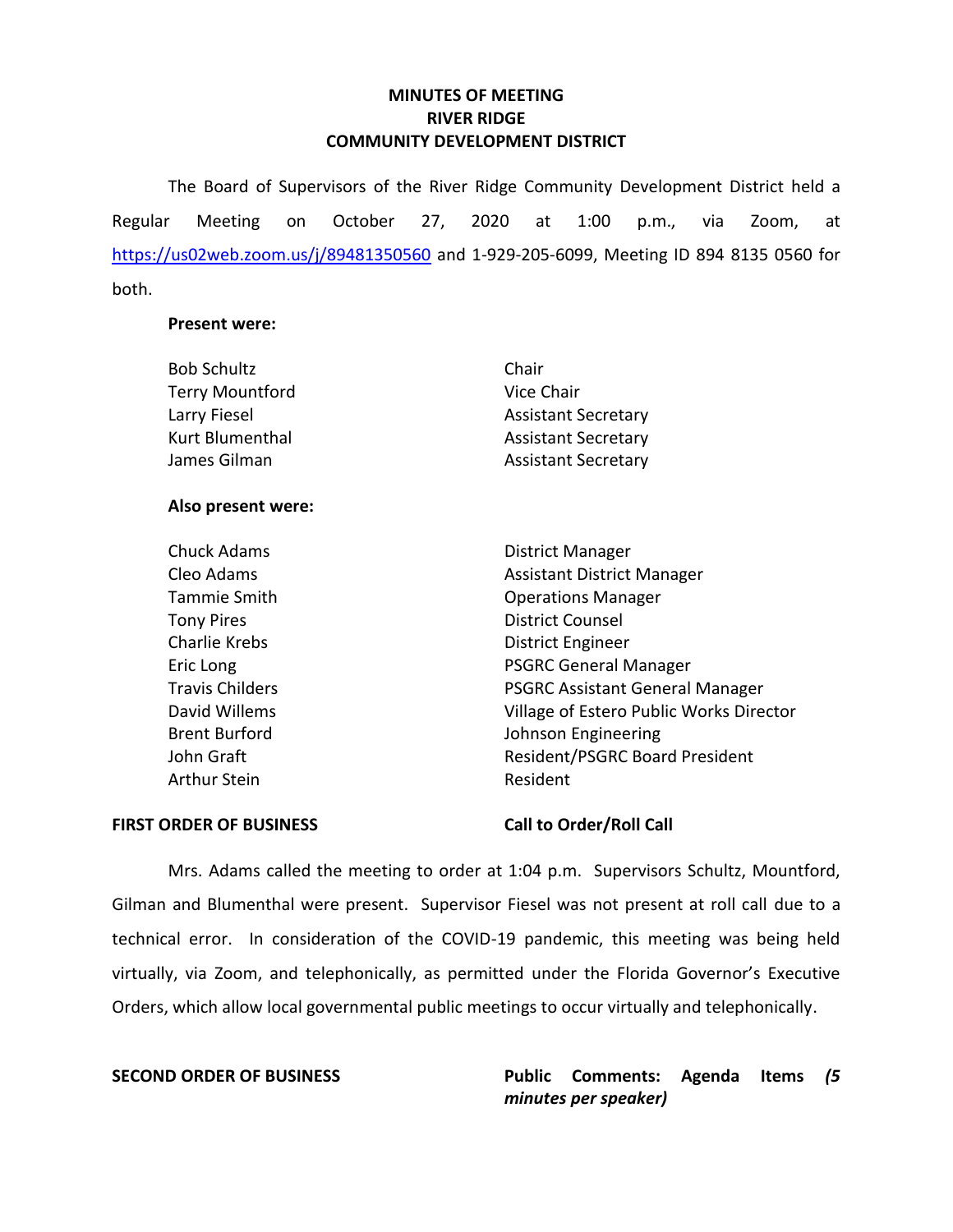Resident Arthur Stein, on behalf of himself and others, requested maintenance of the overgrown plants in the narrow waterway encroaching behind homes and Golf Course River #8. Schultz explained that the area is designated a dry retention area (DRA) and is under certain maintenance constraints. A DRA Maintenance Plan would commence in the new fiscal year. He suggested implementing a maintenance plan for those areas to avoid future issues. Mr.

 **Mr. Fiesel joined the meeting at 1:09 p.m.** 

# **THIRD ORDER OF BUSINESS Presentation by David Willems, Village of Estero Public Works Director: Possible Preliminary Water Quality Program at Outflows**

 Mr. Long discussed meetings with Mr. Willems, the Pelican Sound Water River Committee and the Pelican Sound Board regarding the water quality in the Estero River. Mr. Willems would propose implementing a Water Quality Program with the Village of Estero (The Village), at the outflows in the community and other potential outflows, to improve the overall water quality exiting the Estero River. The Village was also addressing septic areas of concern.

 Mr. Willems stated that the Florida Department of Environmental Protection (FDEP) identified the Estero River and Estero Bay as impaired by bacteria and nutrient levels, respectively. The Village wanted to collaborate with River Ridge to implement a water quality program in Pelican Sound, as it was the first gated community to express interest in water quality; other communities would follow. The Village was also working with Florida Gulf Coast University (FGCU) to identify organisms, suspected to have originated from the septic tanks and wastewater treatment plants, and was working towards converting them to central sewer. The Village would fund the analysis costs. He, Mr. Krebs and others would work on a management program to present in the future. Implementing a water quality program, with volunteers collecting water samples, was needed.

 Board Members agreed to a partnership with The Village. Mr. Willems was asked to remain in contact with District Staff, as the Board must discuss this further to delegate background in collecting water samples. Mr. Graft stated that the PSGRC Board was supportive of this endeavor and noted that the Watercraft and River Committee was very active in various things, in cooperation with The Village and FGCU. responsibilities. Mr. Blumenthal volunteered. Mr. Long knew of several residents with a

2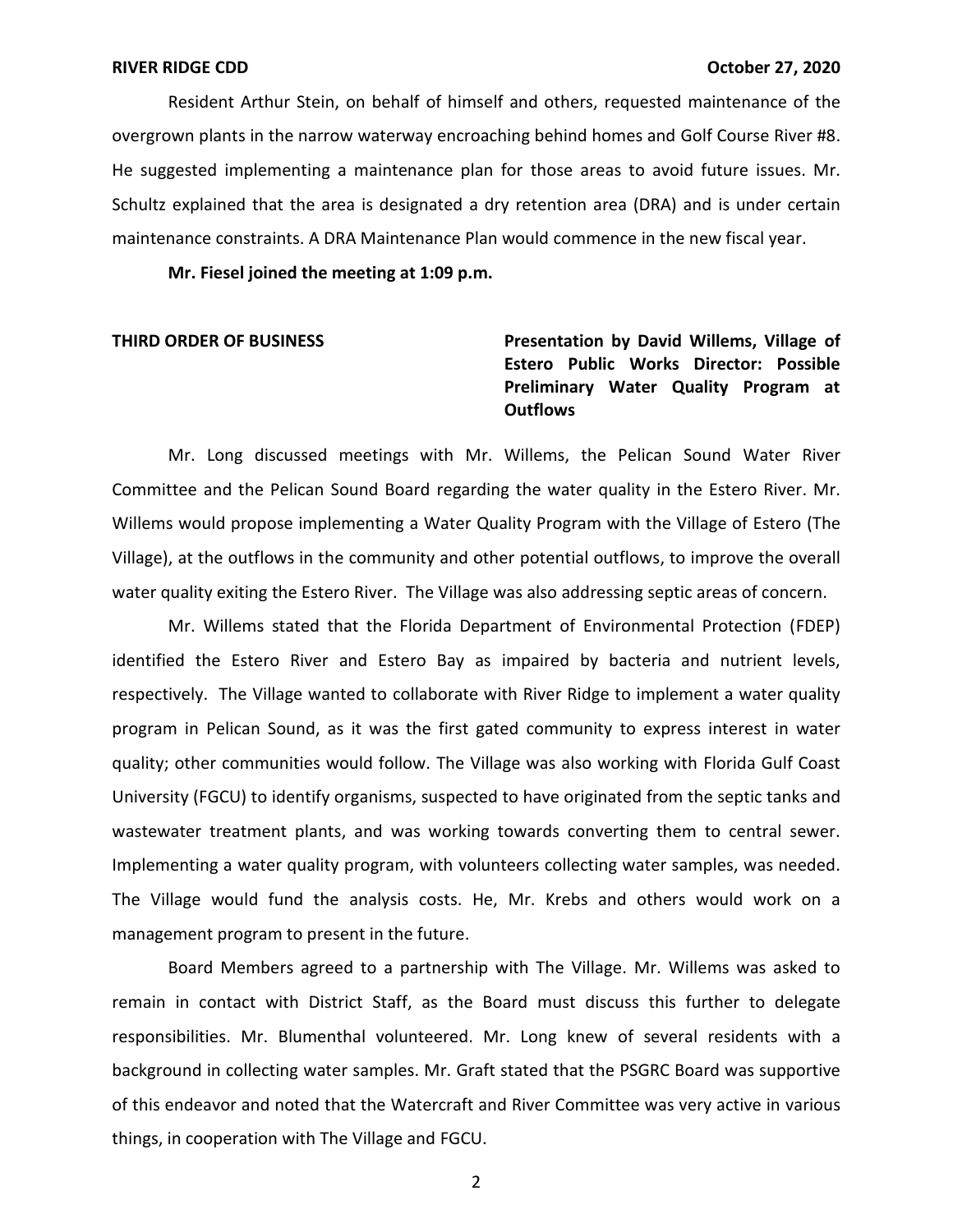**FOURTH ORDER OF BUSINESS** Updates: SOLitude Lake Management

This item was deferred to the next meeting.

# **FIFTH ORDER OF BUSINESS** Discussion/Consideration: NPDES Cycle 4 **Year 3 Report**

 Mr. Burford presented the National Pollutant Discharge Elimination System (NPDES) Annual Report and attachments and discussed the information on each page. The County reported no instances of illicit or suspected discharges during inspections; overall water quality pollutant trends were decreasing.

### Acceptance of  **Statements as of September 30, 2020**  SIXTH ORDER OF BUSINESS **Acceptance** of Unaudited Financial

 She responded to questions about the over budget General Fund NPDES and Engineering line the same year and to ensure that the Engineering costs were coded correctly. A Budget Amendment for Fiscal Year 2020 would be presented soon. The financials were accepted. Mrs. Adams presented the Unaudited Financial Statements as of September 30, 2020. items and was asked to verify if the costs were due to two NPDES Reports being completed in

# **SEVENTH ORDER OF BUSINESS Approval of the September 22, 2020 Virtual Public Meeting Minutes**

Mrs. Adams presented the September 22, 2020 Virtual Public Meeting Minutes. The following changes were made:

Line 68: Change "Wilhelms" to "Willems"

Line 146: Change "Mountford" to "Blumenthal"

 **On MOTION by Mr. Fiesel and seconded by Mr. Blumenthal, with all in favor, the September 22, 2020 Virtual Public Meeting Minutes, as amended, were approved.** 

 Mr. Blumenthal asked for an update on the items referenced in Lines 50, 62 and 164. Mrs. Adams stated that she would confer with SOLitude Lake Management about repairing the nano-bubbler in Lake H1-B and preparing the grass carp study. Mr. Krebs stated that the

3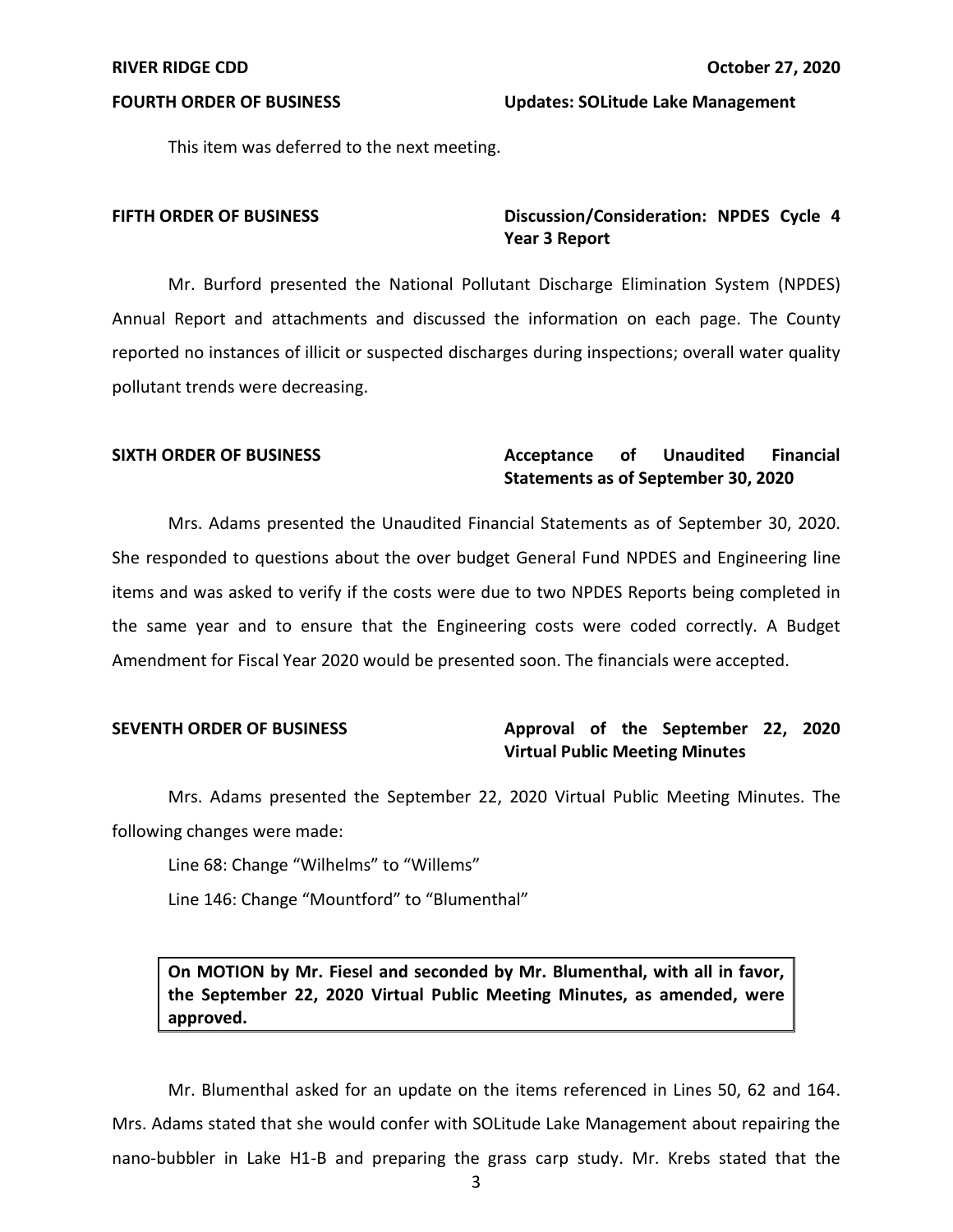walkthrough with Collier Paving was completed and the proposal for asphalt repairs included the two locations Mr. Fiesel reported, as well as 21250 Pelican Sound Drive. The agreement would be executed immediately in order to place it on the schedule. The additional work in front of the Clubhouse would be submitted via a change order.

# • **Active Action and Agenda Items**

Items 5 and 6 were completed.

Items 7, 8, 9, 10 and 11 were ongoing.

Item 7: The sidewalk repair project would commence immediately.

 Item 9: Add "Under the lead of Mr. Pires, District Staff would set up meetings with the City Attorney, Estero River and Village Staff to discuss lists of concerns and report their initial conversations to the Board in determining what they envision for this process. A Letter of Understanding would be presented for consideration."

 expected to exceed this year's budget. Staff was obtaining cost estimates to repair the embankment adjacent to the weir, located at the River #7T box adjacent to the DRA. Item 10: Pipe cleaning projects were expected to be completed this week; however, due to an unexpected sinkhole repair and re-inspection scheduled for the spring, costs were

# **EIGHTH ORDER OF BUSINESS Staff Reports**

# **A. District Counsel:** *Woodward Pires & Lombardo, P.A.*

 Mr. Pires stated a physical quorum would likely be required at the next meeting, unless hybrid meetings allowing non-Board Members to participate remotely. Mr. Long was asked to the Governor's Executive Order is extended. Most local governments were continuing with provide the social distancing requirements to members of the public who attend in person.

# **B. District Engineer:** *Hole Montes, Inc.*

There being no report, the next item followed.

# **C. District Manager:** *Wrathell, Hunt and Associates, LLC*

# **I. Key Activity Dates**

The October 2020 Key Activity Dates were provided for informational purposes.

Mrs. Adams reviewed the October Field Operations Report.

 $\triangleright$  The possibility of renewing the lake and wetland contract with SOLitude would be discussed at the next meeting, as the contract expires December 31, 2020.

4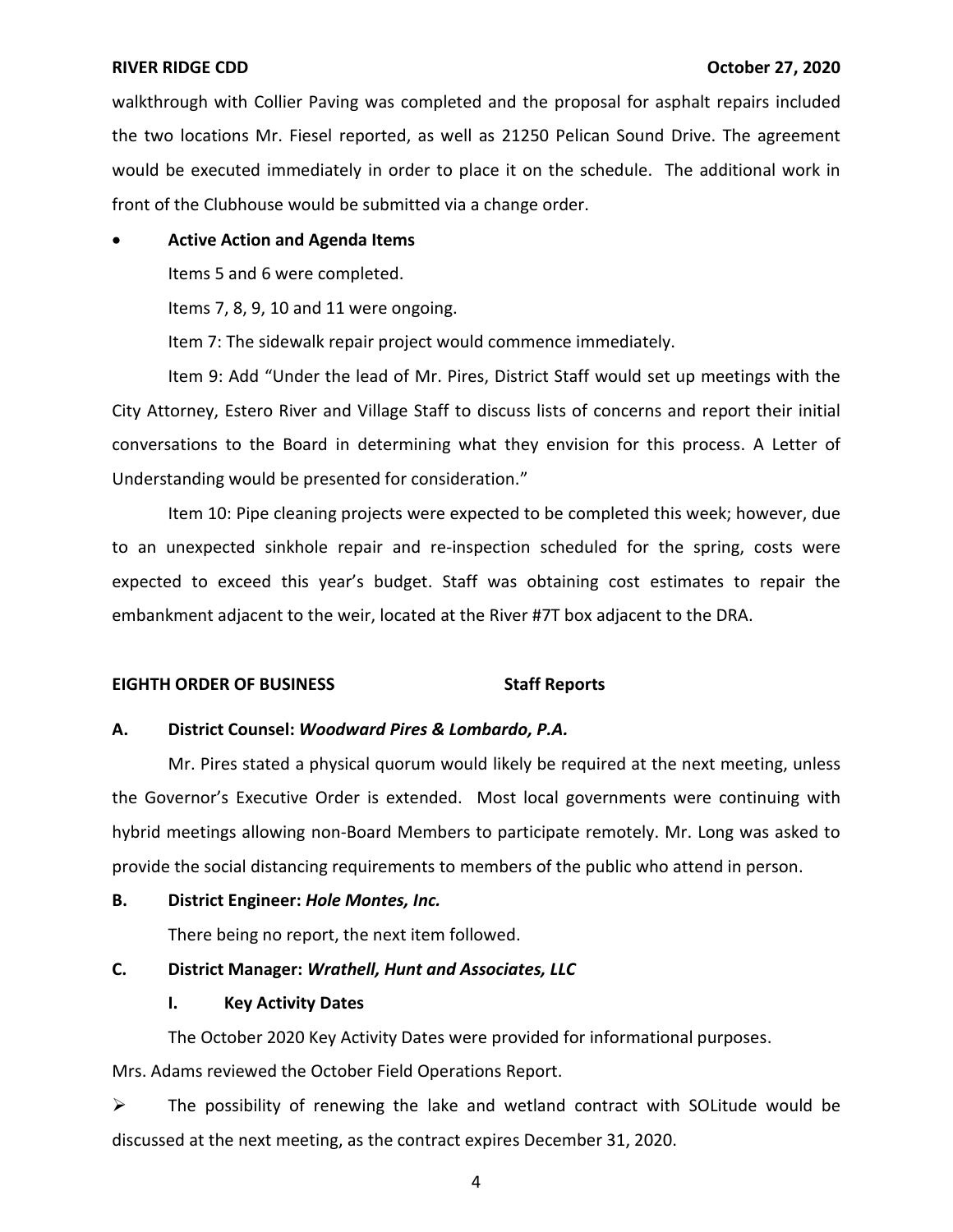Mr. Long confirmed that the nano-bubbler in Lake H1-B was repaired.

Mr. Mountford asked Staff to review the culvert along the FPL easement, which may require sediment removal.

# **II. NEXT MEETING DATE: November 17, 2020 at 1:00 P.M.**

## o **QUORUM CHECK**

All Supervisors confirmed their attendance at the November 17, 2020 meeting.

### and  **Comments** *(5 minutes per speaker***) NINTH ORDER OF BUSINESS Supervisors' Requests and Public**

 Mr. Schultz asked for a review of the long-term plans to be included on the January or February agenda, in preparation for the proposed Fiscal Year 2022 budget discussions. He wanted the dry retention projects added to those plans. Mr. Blumenthal concurred and stated that he emailed Mr. Adams to discuss financing and starting certain projects in the spring.

 Mr. Blumenthal stated that Pelican Sound formed a Committee to discuss removing and/or replacing trees to restore the canopy; however, the CDD and the Master Homeowners Association documents did not mirror language to allow removal and replacement of trees in the CDD-owned right-of-way (ROW). The Board agreed with Mr. Pires preparing a trees and include a courtesy notice to avoid possible issues. It would be attached to Resolution 2018-03 and in correspondence to the PSGRC, as the language did not include any mechanism directing an entity to request removal and replacement of trees in the CDD-owned ROW. memorandum for the next meeting that would explain the process for replacing or planting

 Mr. Long asked if there was interest in the CDD and Pelican Sound sharing the purchase expense for a One-Pass Mold Blaster, for \$100,000 to \$110,000. This would significantly reduce labor costs. Discussion ensued regarding having an Interlocal Agreement. He would contact other communities to gauge interest in sharing the expense and report his findings.

### **TENTH ORDER OF BUSINESS Adjournment**

There being nothing further to discuss, the meeting adjourned.

 **On MOTION by Mr. Fiesel and seconded by Mr. Blumenthal, with all in favor, the meeting adjourned at 2:35 p.m.**